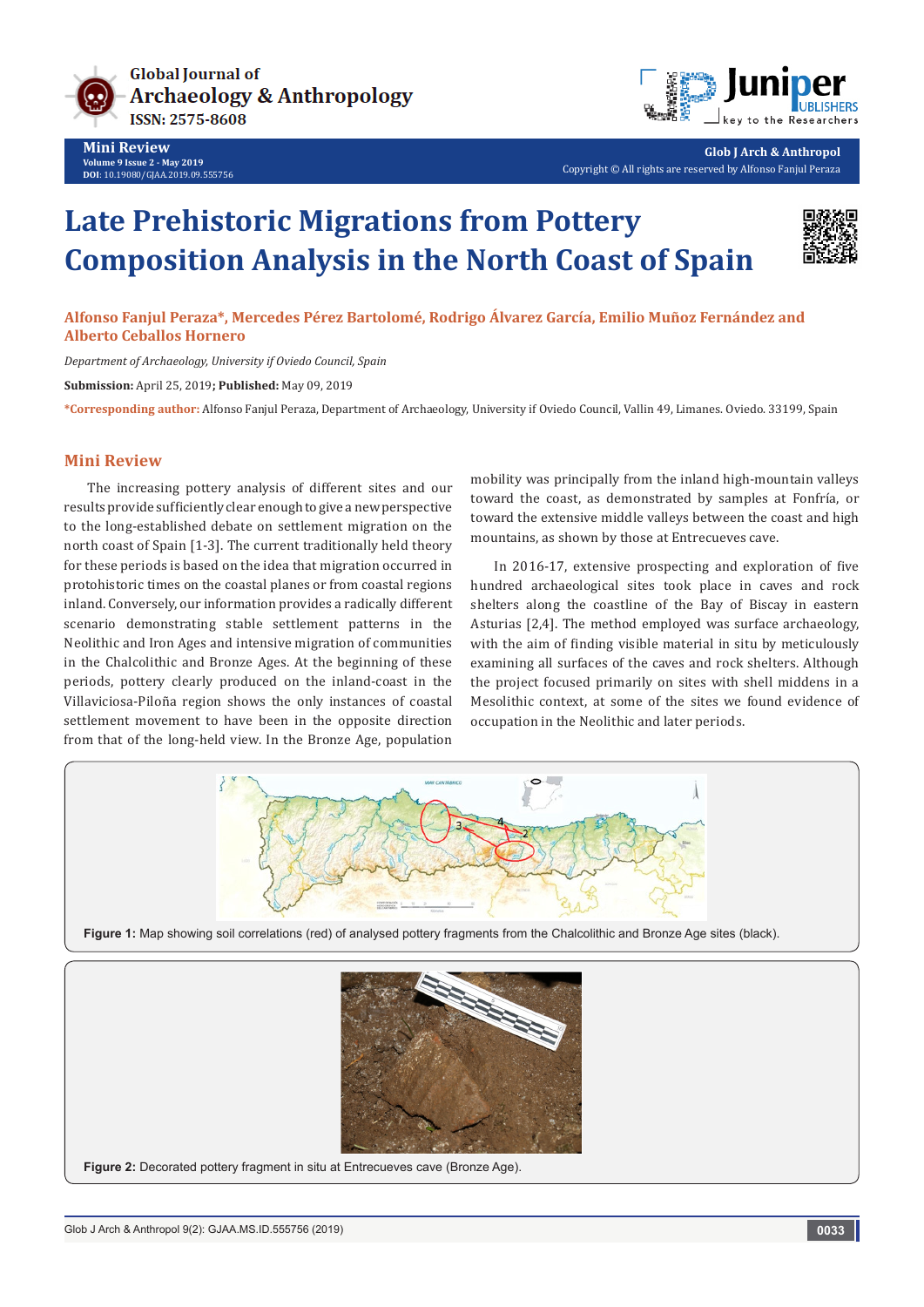In order to benefit from the finding of pottery belonging to various pre-historic periods we decided to undertake a detailed analysis of the mineral composition of samples, with a view to gaining information on their possible geographic origin, as well as the manufacturing processes used. To achieve this, we carried out both X-ray fluorescence spectroscopy using a handheld Niton XL3t analyzer and polarized light optical microscopy of a thin section using MLDP Leica equipment in transmission mode [5,6] (Figures 1,2).

Some of the percentages obtained from the mineral analysis of our samples were too low to establish exact geographic location, except in two instances: in the first, unusual anomalies in the mineral content showing strong links to a specific geographic region, other than the find location, led us to clearly identify the material as non-local; in the second, the presence of minerals readily found in the area of the sample, indicated local production (Table 1).

|  |  | Table 1: local origin was identified by high calcium content and minimal levels. |  |  |  |  |  |
|--|--|----------------------------------------------------------------------------------|--|--|--|--|--|
|--|--|----------------------------------------------------------------------------------|--|--|--|--|--|

| No.          | Site                                | Period                  | <b>Pottery Characteristics</b>                                                                             | Geographic Links                                                                                                                                                              |  |
|--------------|-------------------------------------|-------------------------|------------------------------------------------------------------------------------------------------------|-------------------------------------------------------------------------------------------------------------------------------------------------------------------------------|--|
| $\mathbf{1}$ | Andríz, Lledías                     | Neolithic               | High quartz/limestone<br>combination                                                                       | Local                                                                                                                                                                         |  |
| 2            | Santa María, Vidiago                | Chalcolithic            | Low levels of Fe (iron),<br>Mn (manganese) and Ca<br>(calcium), inconsistent with<br>local samples.        | Soil belonging to limestone-free eastern-<br>central Asturias: Villaviciosa-middle Sella<br>valley, Piloña-Parres.                                                            |  |
| 3            | Entrecueves, Parres                 | Chalcolithic-Bronze Age | Very high Zn (zinc) content:<br>30.48%.                                                                    | The very high zinc content, in combination<br>with other elements (high limestone and<br>some copper) suggests origin in the upper<br>Deva-Cares area of the Picos de Europa. |  |
| 4            | Cueva Nueva, Fonfría,<br>Niembro    | Bronze Age              | Very high levels of Ti<br>(titanium) and Zr (zirconium)<br>and high levels of Cu (copper)<br>and Fe (iron) | The combination of coastal sands with Ti<br>content and significant Zr is only found in the<br>Cantabrian area of the Picos de Europa.                                        |  |
| 5            | Las Torres, Ribadesella             | Iron Age                | Very high Ca with low Cu and<br>Fe.                                                                        | Local                                                                                                                                                                         |  |
| 6            | Lledías, Pueblo Bajo (Puru<br>Baxu) | Iron Age                | Very high Ca with low Cu and<br>Fe                                                                         | Local                                                                                                                                                                         |  |



**Figure 3:** Iron Age pottery from Las Torres.



**Figure 4:** Limestone temper in Neolithic sample from Aldriz.

Clear local origin was identified by high calcium content and minimal levels of other minerals, mainly metals, in the Neolithic

and two Iron Age samples, whereas all the Chalcolithic and Bronze Age samples showed content anomalous to local soils. The

**How to cite this article:** Alfonso F P, Mercedes P B, Rodrigo Á G, Emilio M F, Alberto C H. Late Prehistoric Migrations from Pottery Composition Analysis in the North Coast of Spain. Glob J Arch & Anthropol. 2019; 9(2): 555756. DOI: [10.19080/GJAA.2019.09.555756](http://dx.doi.org/10.19080/GJAA.2019.09.555756) **<sup>0034</sup>**